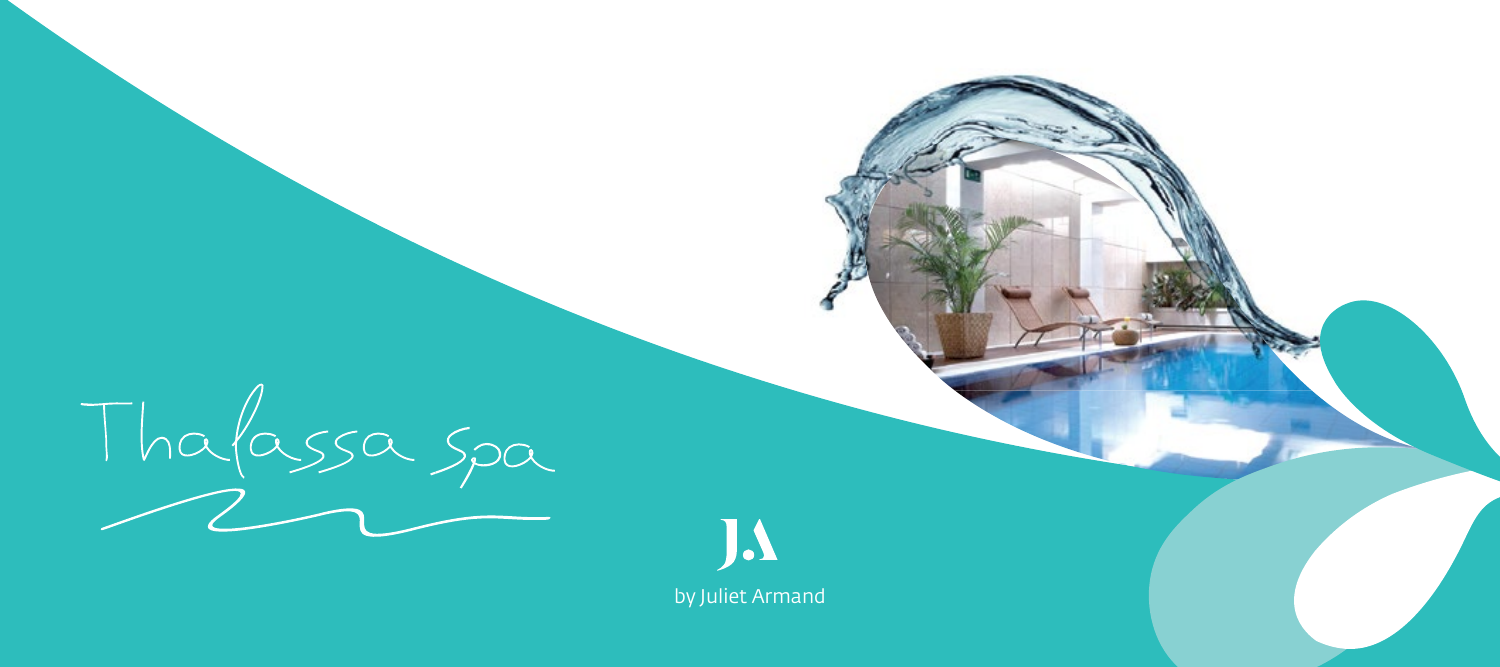### Index

Massage Body Treatments Facial Treatments Treatment Combinations Suggestions for Couples Useful Tips for using Thalassa Spa

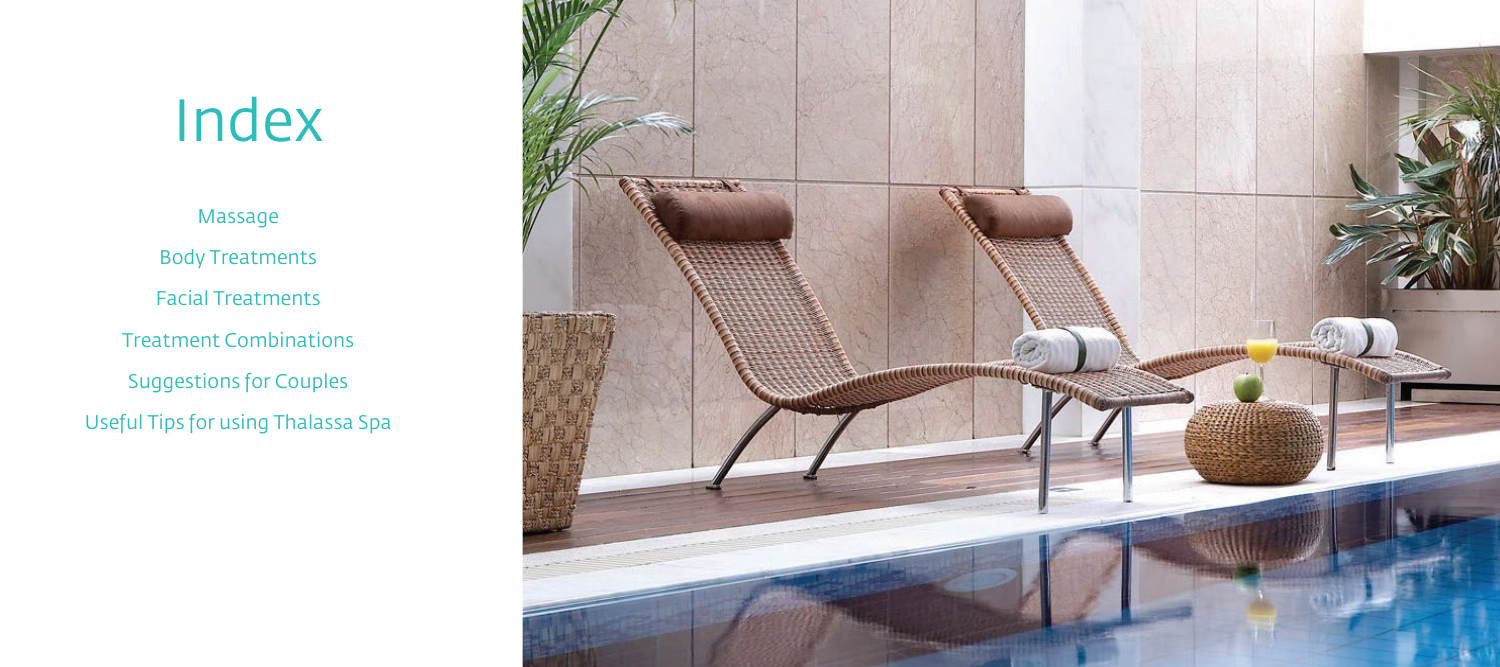# Welcome to Thalassa Spa

#### *A sound mind in a healthy body*

One of the well-known ancient Greek sayings by the Greek philosopher Thalis claims that to have a healthy mind, we must have a healthy body.

Following our ancient tradition and philosophy of wellness, we are willing to lead the visitors of Thalassa Spa on an enjoyable journey of relaxation in a sea of senses.

We have a unique selection of treatments by the Famous Luxury Brand Juliette Armand to provide peace and brink out the beauty of each one of our visitors through the paths of wellness and rejuvenation.

*From all of us in Thalassa Spa, a very warm welcome!*

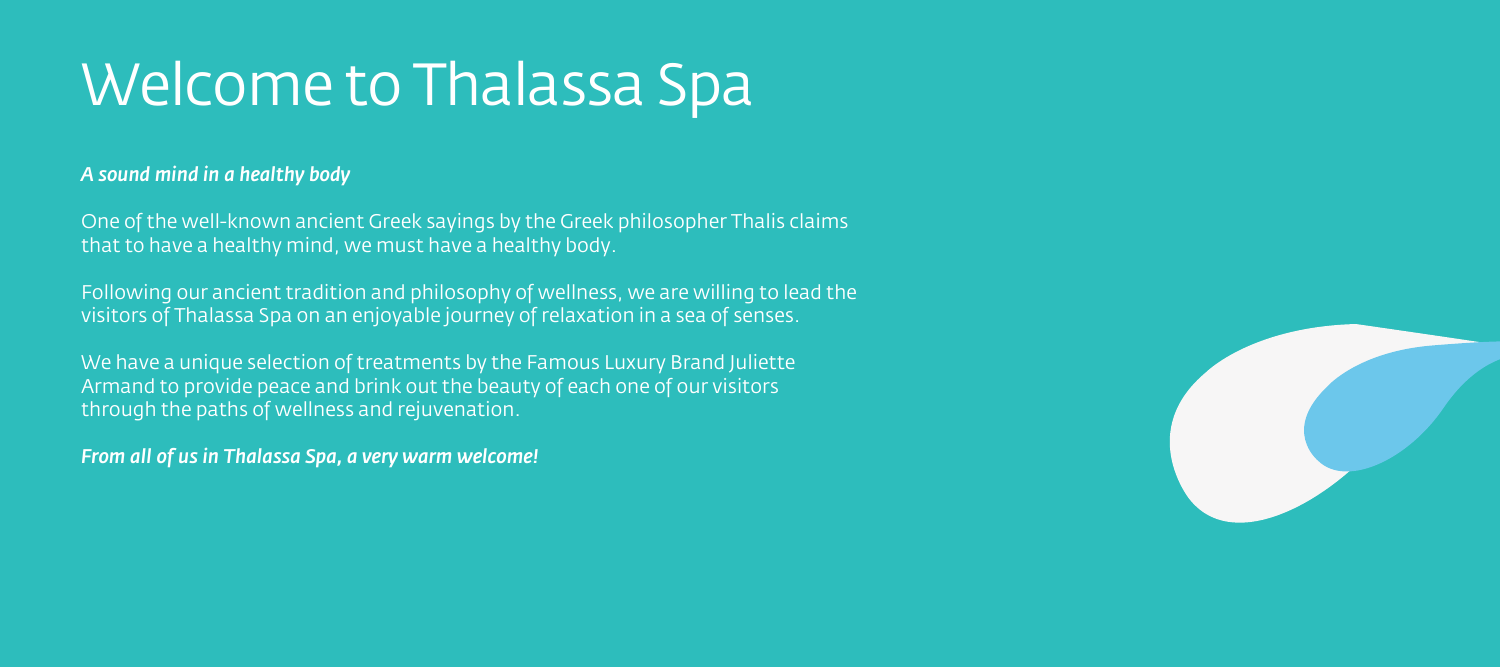

#### **Thalassa Holistic Massage**

A complete body, head and face massage, beneficial for the nervous, circulatory and muscle system. It is popular both for its therapeutic and rejuvenating qualities as well as for the immediate relaxation and pleasure it provides.

You can choose the volume of pressure and the duration of the treatment, according to your personal needs.

#### 85 € / 55 mins

#### **Swedish Massage**

Massages which are applied to the back and legs are the ideal choice for those who wish to get rid of muscles aches and relax their central nervous system. Helps in good blood circulation and is recommended for people with stiffness and

osteoarthritis.

 $70 \in I$  45 mins

#### **Deep Tissue Massage**

A deep muscular massage for cramped muscles and tensions throughout the body. Using almond oil with special massage, and at the proper pressure the painful muscles are relieved, tension is discharged and the extent of movement improves.

 $85 \epsilon$  / 55 mins

### **Anti-Stress Neck & Back massage**

An anti-stress based treatment, highly concentrating on head, shoulders and back. This massage focuses on muscle relief from tension in all areas around the neck and across the back. It improves flexibility and performs an intense sense of rejuvenation.

45€ / 30 mins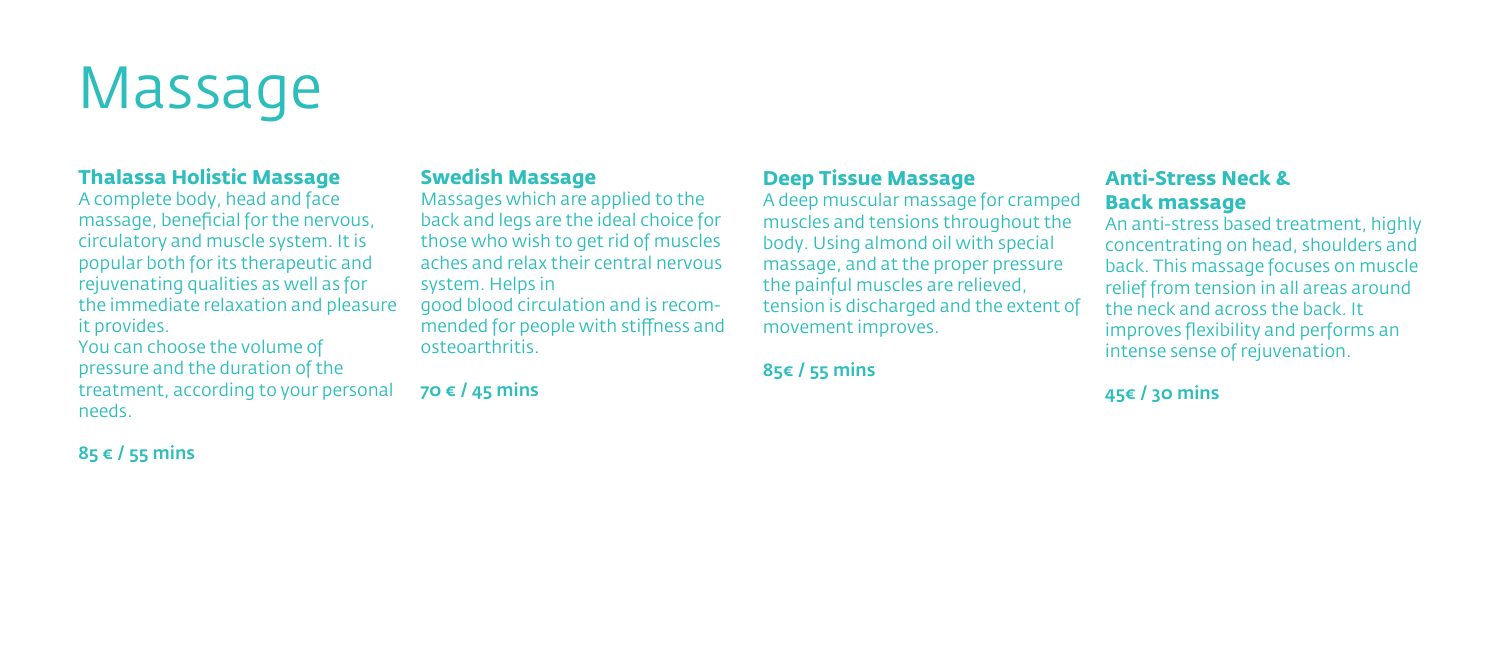# Massage

#### **Foot Massage**

A system of massage used to relieve tension, based on the points on the feet linked to every part of the body. We focus on your calves and feet. This treatment provides improved circulation, stress relief and general well-being.

 $45 \in \sqrt{25}$  mins

#### **Aromatherapy Massage**

A massage using essential oils of your choice. It elevates mood, provides deep relaxation, and relieves stress. Formulated to balance your energy and revitalise your spirit, while treating your senses to delightful fragrances.

75€ / 55 mins

### **Pregnancy Massage**

Massage therapy during pregnancy is an excellent choice for prenatal care. It is a healthy way to relax tense muscles, to ease sore spots and to improve circulation and mobility. It results in better sleep, relieves anxiety and offers relaxation and sense of euphoria. Please note that this treatment is performed only after the first stage of pregnancy (at least 3 months pregnant).

 $65 \in / 50$  mins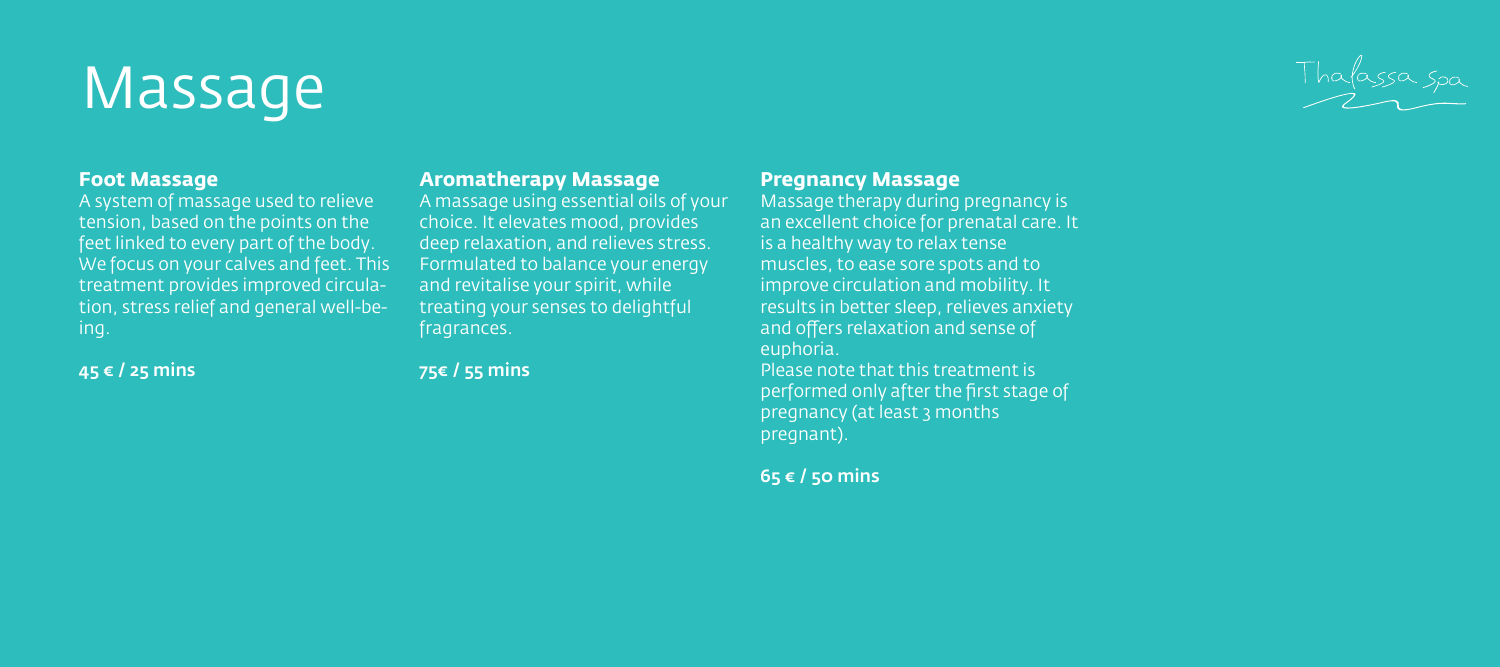

## Thalassa spa

#### **Chakra Hot Stone Massage**

A delightful/enjoyable experience during which warm volcanic stones are placed in specific energy centers (chakra) and help relax the nervous system, relieve anxiety, and balance the body's energy flow.

 $120 \in I$  80 mins

#### **Candle Massage**

A unique treatment with a substance made of candles. The refined, warm wax flowing over your body profoundly nourishes your skin, while a combination of gentle pressures and massages stimulates blood circulation and eliminates tension.

75€ / 55 mins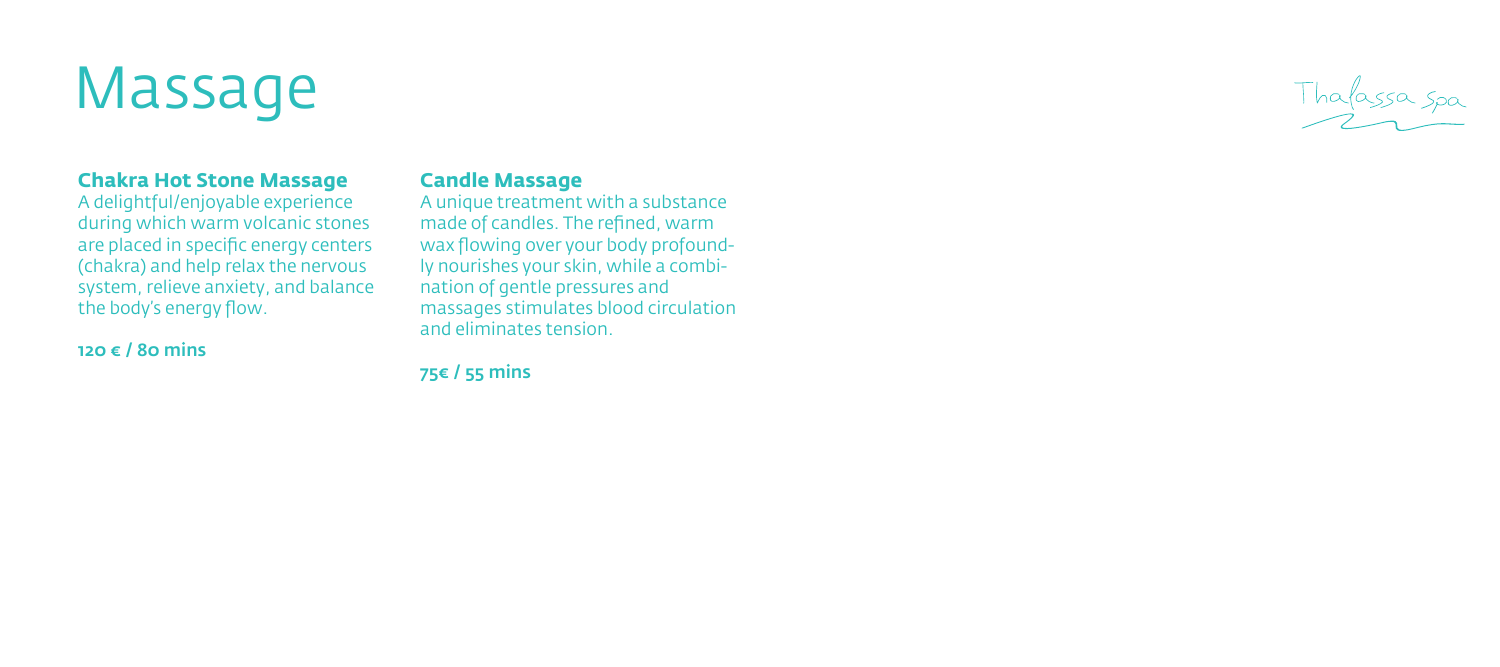# Body Treatments



#### **Fucus Detox Therapy**

Detox treatment with algae that rights cellulite and local thickness and smooths the body's epidermis. Enhances microcirculation and activates cell metabolism in the system. It combines seaweed, caffeine, and artichoke.

75€ / 50 mins

#### **Light Legs Cryotherapy**

Treatment that relieves legs from swelling and symptoms of tiredness improves lymphatic circulation and enhances the skin's elasticity. It combines cryotherapy with the action of products with firming ingredients

45€ / 35 mins

#### **Triple Action Shape Therapy**

Triple-action body treatment for slimming, cellulite prevention, and firming. It combines hot- cold alternation with the use of unique products. The process of lipolysis is activated, microcirculation is stimulated and the skin is detoxified and sculptured, regaining its normal shape and elasticity.

80€ / 55 mins

#### **Body Peeling**

Body scrub for soft and smooth skin. It removes dead cells and the skin remains hydrated and healthy.

40€ / 30 mins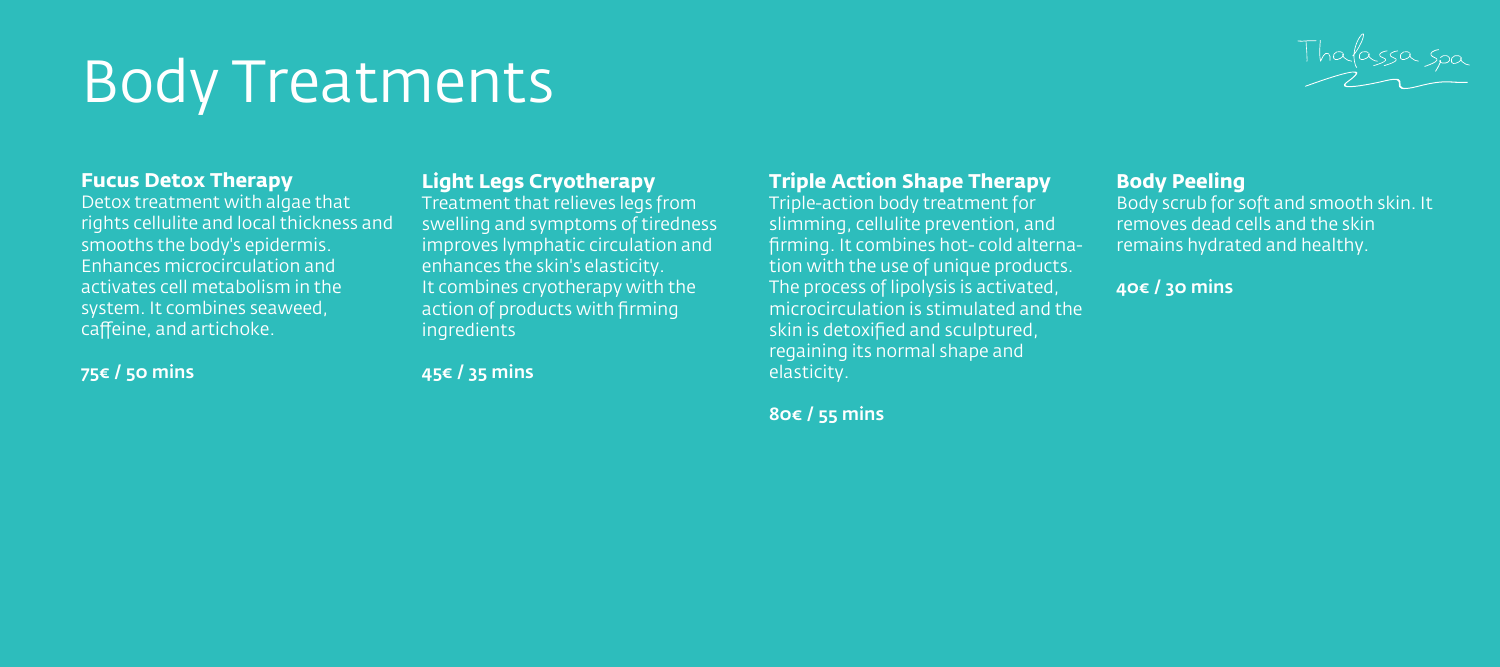# Facial Treatments

#### **Express Velvet Facial**

An express hydrating treatment for all skin types. It replenishes skin moisture level and relaxes facial features after a long and tiring day. After this treatment your skin is smooth and radiant.

45 € / 30 mins

### **Protein Lifting Therapy**

Firming therapy with an immediate sense of "lifting" based on proteins. Improves its coherence skin, restoring its firmness, smoothing the wrinkles, and glowing. Suitable for all skin types.

75€ / 50 mins

### **Hyaluronic Hydra Facial**

A special treatment based on the moisturizing effect of hyaluronic acid. It offers deep and long lasting skin hydration and enhances the contour of complexion.

 $65 \in \mathcal{6}$  55 mins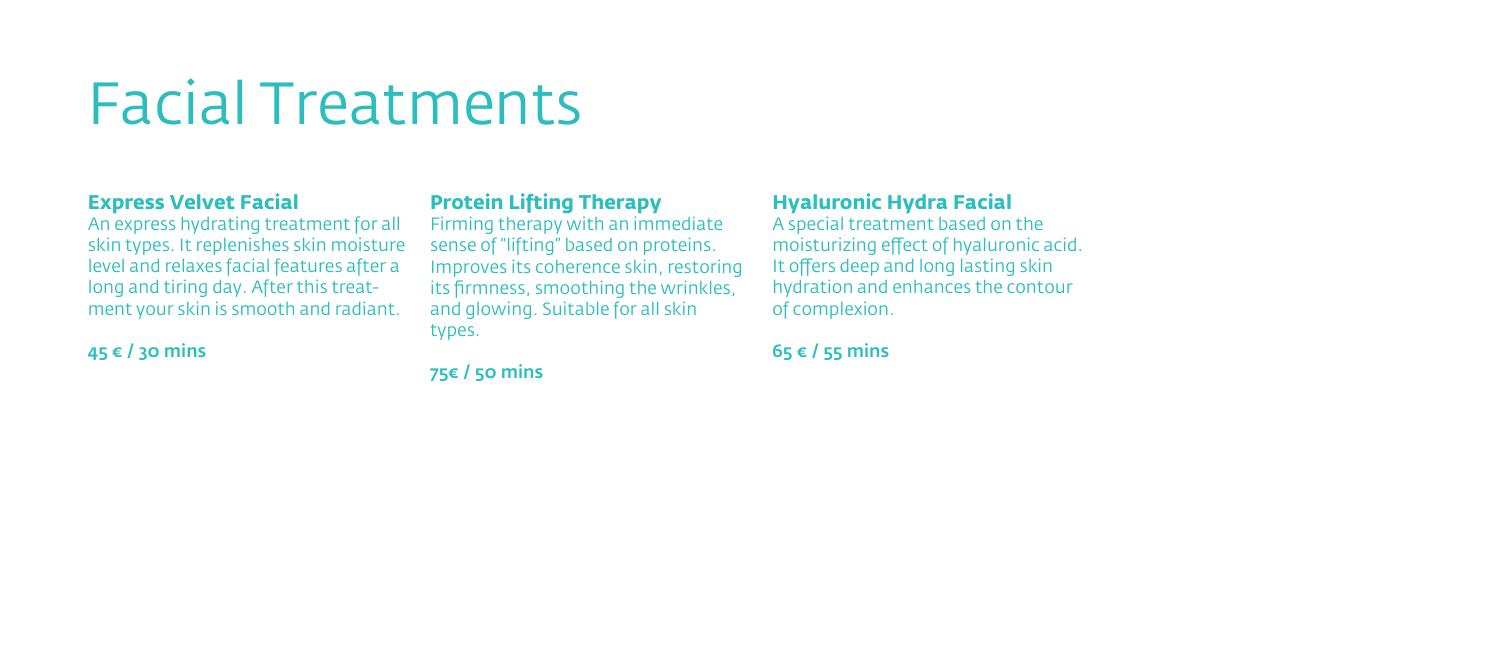# Facial Treatments

#### **Caviar Anti-wrinkle Facial**

The ultimate anti-ageing and firming treatment with Salmo Ovum caviar, Omega-3 and Omega-6 fatty acids. Caviar is rich in proteins, vitamins, amino-acids and trace elements. It provides skin with the essential ingredients necessary for the preservation of its cellular integrity.

#### **Thalassa C Radiance Facial**

A detoxifying and oxygenating treatment to refine your skin's texture and restore a healthy glow. Based on the beneficial qualities of the Vitamin C, which are used as a latex mask, it hydrates, brightens, smoothes and restores skin's natural softness and suppleness, enhances luminosity and reveals a more youthful complexion.

#### **Deep Cleansing Facial**

Deep facial treatment combination of thorough steaming and deep cleansing to remove facial extraction and pore clogging. Indulge in the soothing of azulene and camfora masks and enjoy their refreshing and calming effects. This treatment will scrub dead cells away, leaving your skin silky soft and glowing.

70 € / 55 mins

70€ / 55 mins

85 € / 90-120 mins

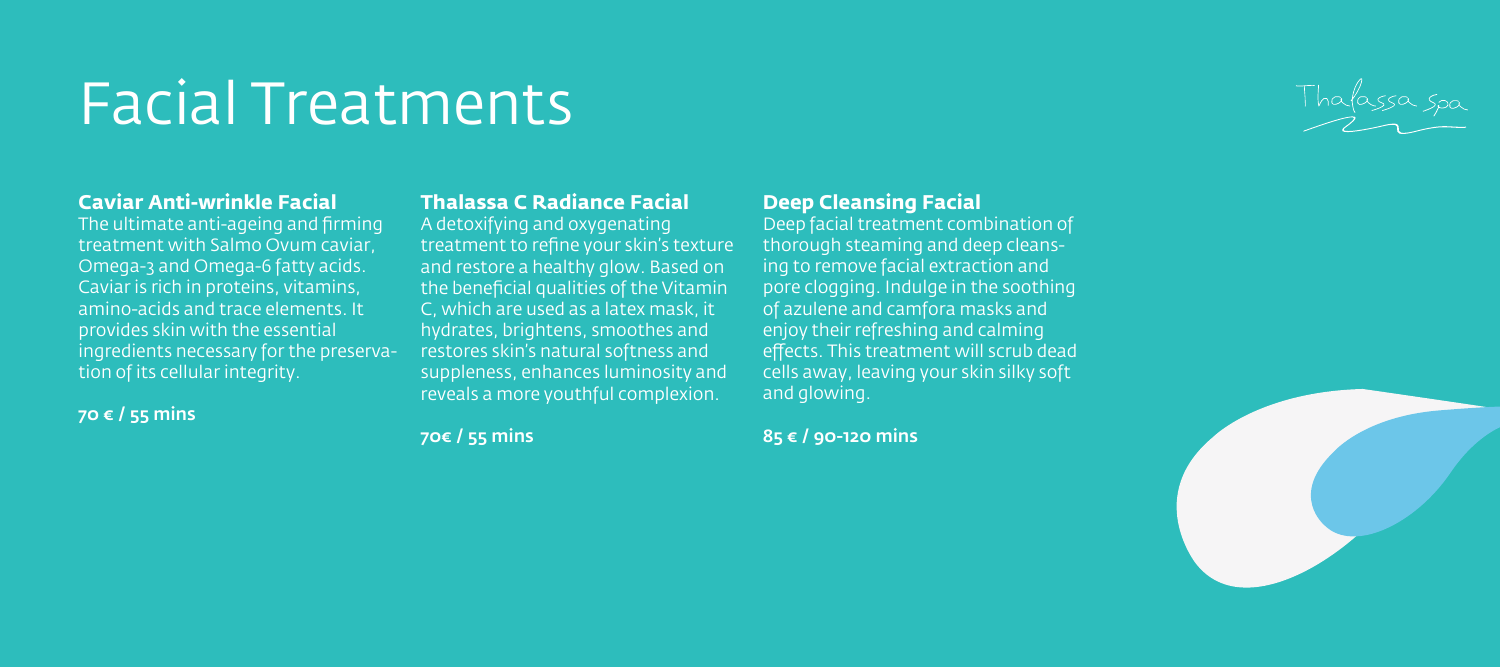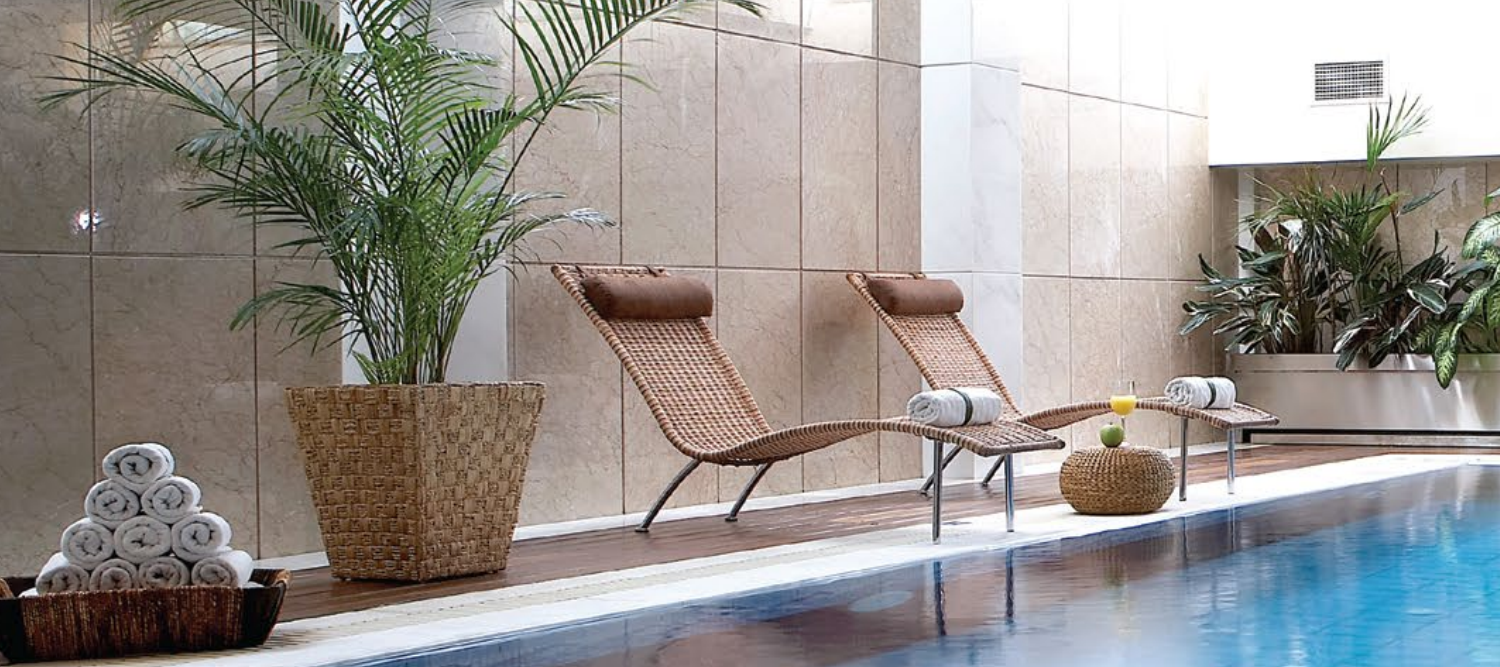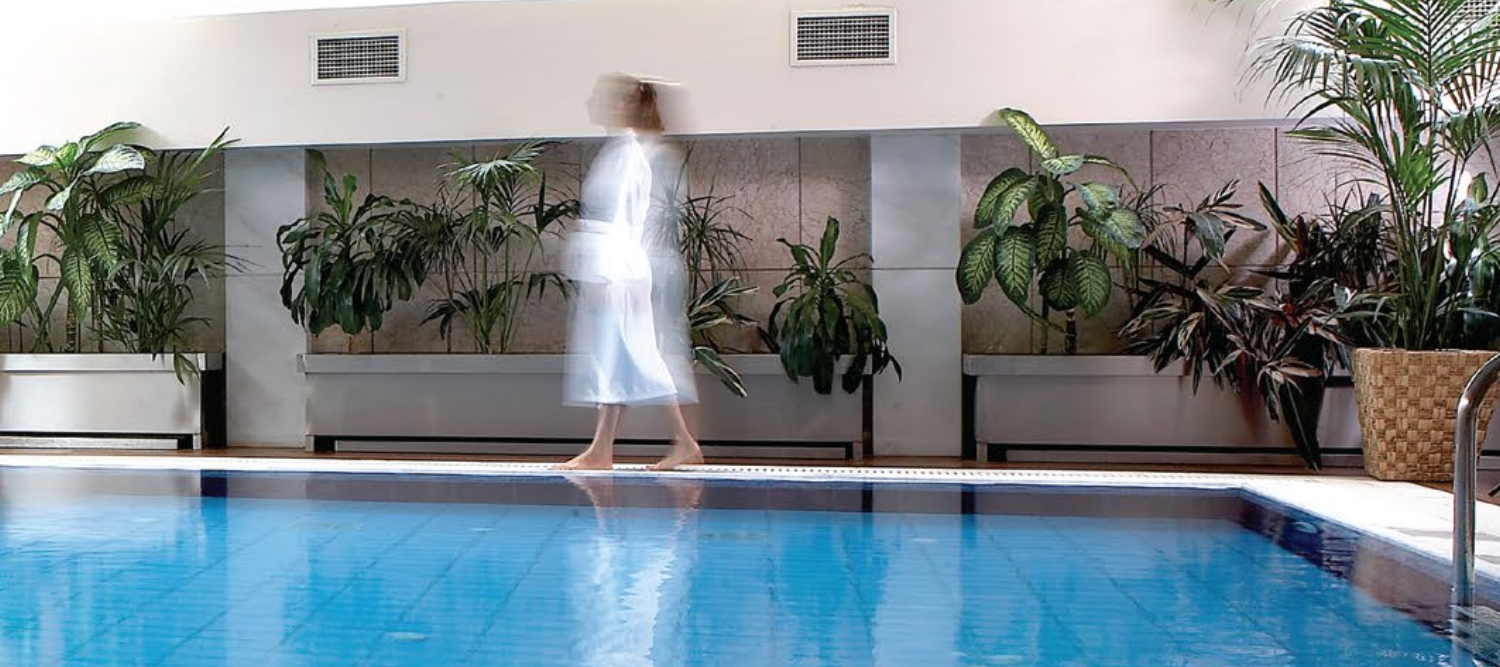### Treatment Combinations

#### **Ear Candling**

This ancient tradition of clearing ear canals aims at removing toxins, earwax and other debris from the ear. This treatment combines the warmth of candles with a unique scent that leaves you with a wonderful sense of relaxation. The ear candling treatment is an absolutely safe and therapeutic method.

#### **After Sun Treatment**

This body and face spa treatment is ideal for sun-exposed skin. It helps the tired skin to reform and rejuvenate. In combination with the natural oils and masks used in this treatment, a special care is given to the parts that need an immediate nourishment and relief.

 $70 \in I$  75 mins

### 50 € / 45 mins

\* Please feel free to ask at the Spa reception about the proposed face and body treatments (or massages) and make your own package with a discount!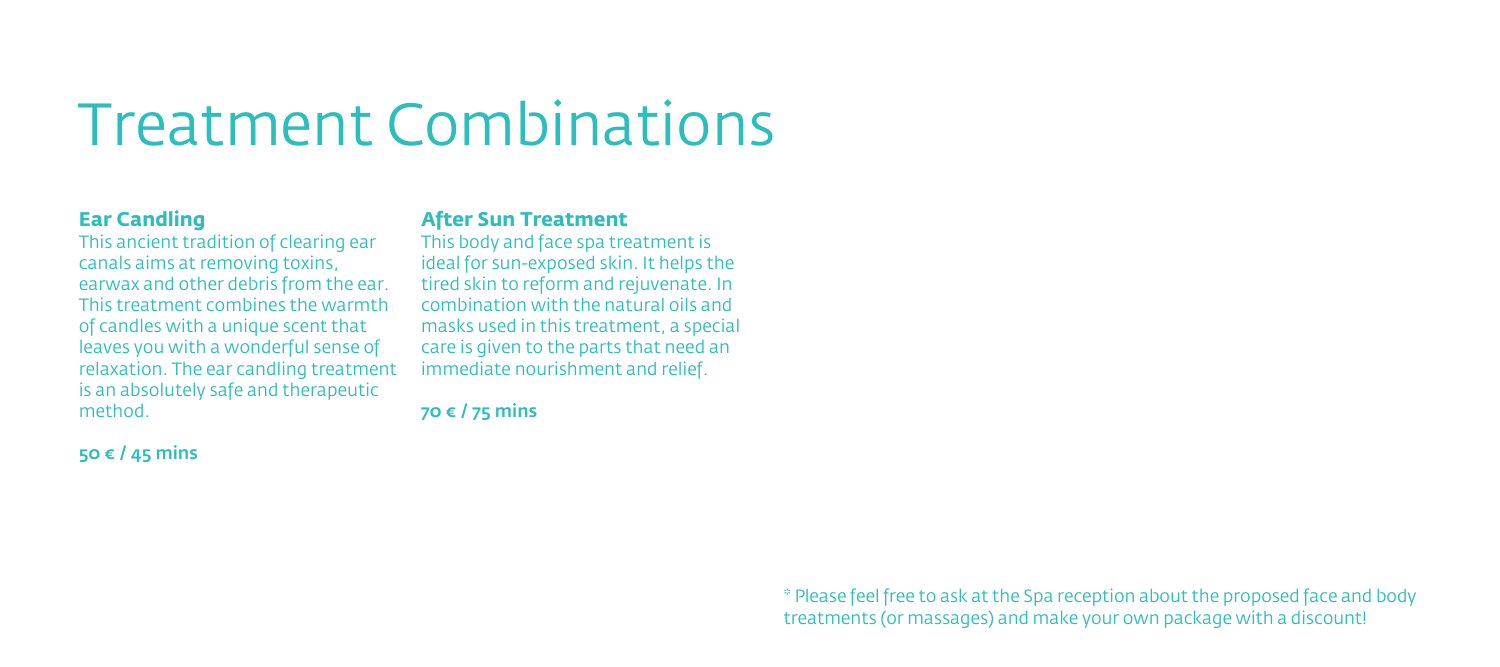# Suggestions for Couples

Thafassa spa

*Whether you are deeply in love or you want a luxury break with your partner, the following treatments are especially designed for couples wishing to share a relaxing and rejuvenating experience.*

#### **Sweethearts Time to celebrate!**

Rejuvenate in your private Thermal Suite. Indulge in a luxurious, side by side Aromatherapy Body Massage followed by a moisturizing facial treatment. Then, unwind by the indoor pool with a fresh fruit salad and a cocktail.

#### 120 € per person / 110 mins

#### **Luxury**

Enjoy a highly hydrating "Body Peeling" followed by a romantic "Thalassa Holistic Massage". Relax with the "Thalassa C Radiance Facial Treatment", which will make your skin smooth and glow with vitality. Toast to the good life! Chocolate-dipped strawberries\* and a champagne glass at your Jacuzzi create the ideal atmosphere! Spoil yourself with more luxury.

#### **Sense of Balance**

Let yourself free to experience a small taste of all our services. It includes half an hour body massage, half an hour facial treatment and a hydrating foot treatment. If you are looking for a little more pampering, you can upgrade your facial treatment or body massage to full hour. After the treatments, enjoy a cocktail along with a fruit salad by the indoor pool.

#### **Journey of Senses**

Rest your body and sooth your muscles with a "Hot Stone Massage". Then, treat yourself to a refreshing and nourishing "Hyaluronic Hydra Facial" treatment. This deluxe package concludes with a cocktail and a fruit salad by the indoor pool.

#### 160 € per person / 135 mins

180 € per person/ 150 mins

95 € per person/ 90 mins 120 € per person / 120 mins

> \*If strawberries are out of season they will be replaced by other seasonal fruits.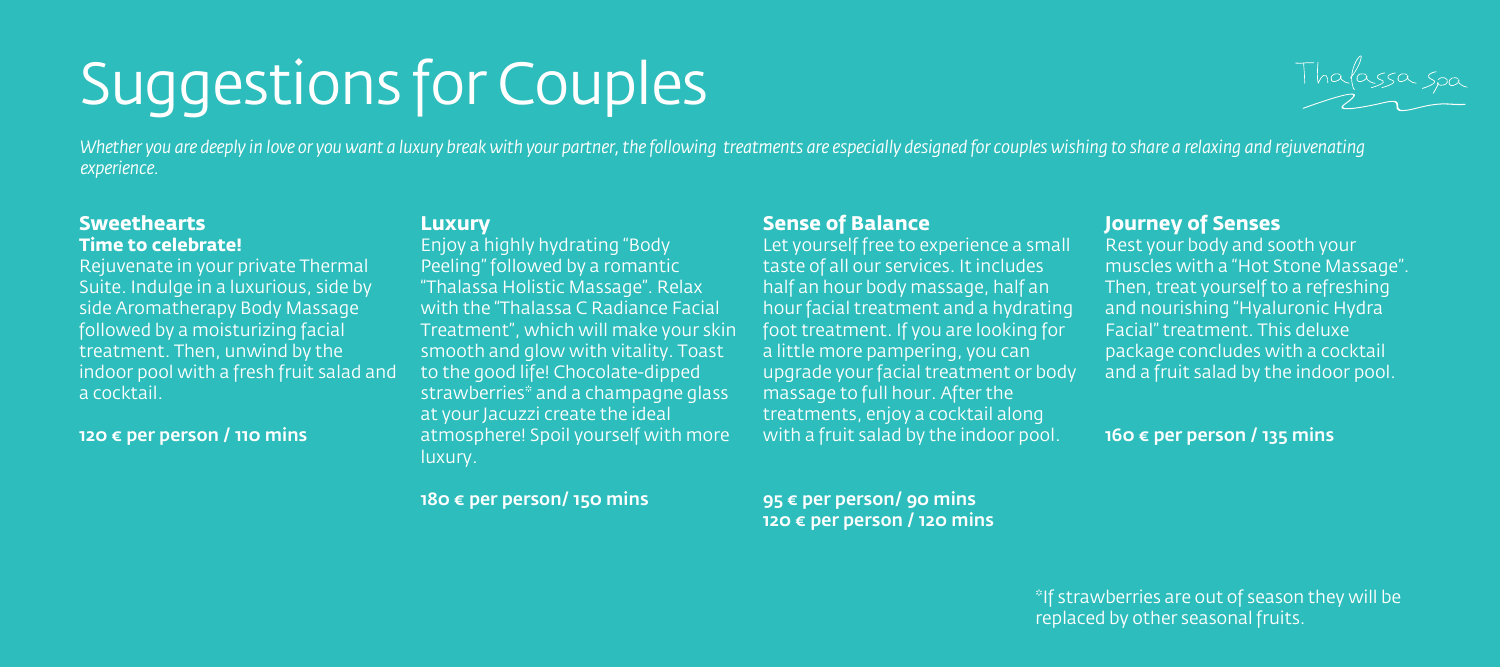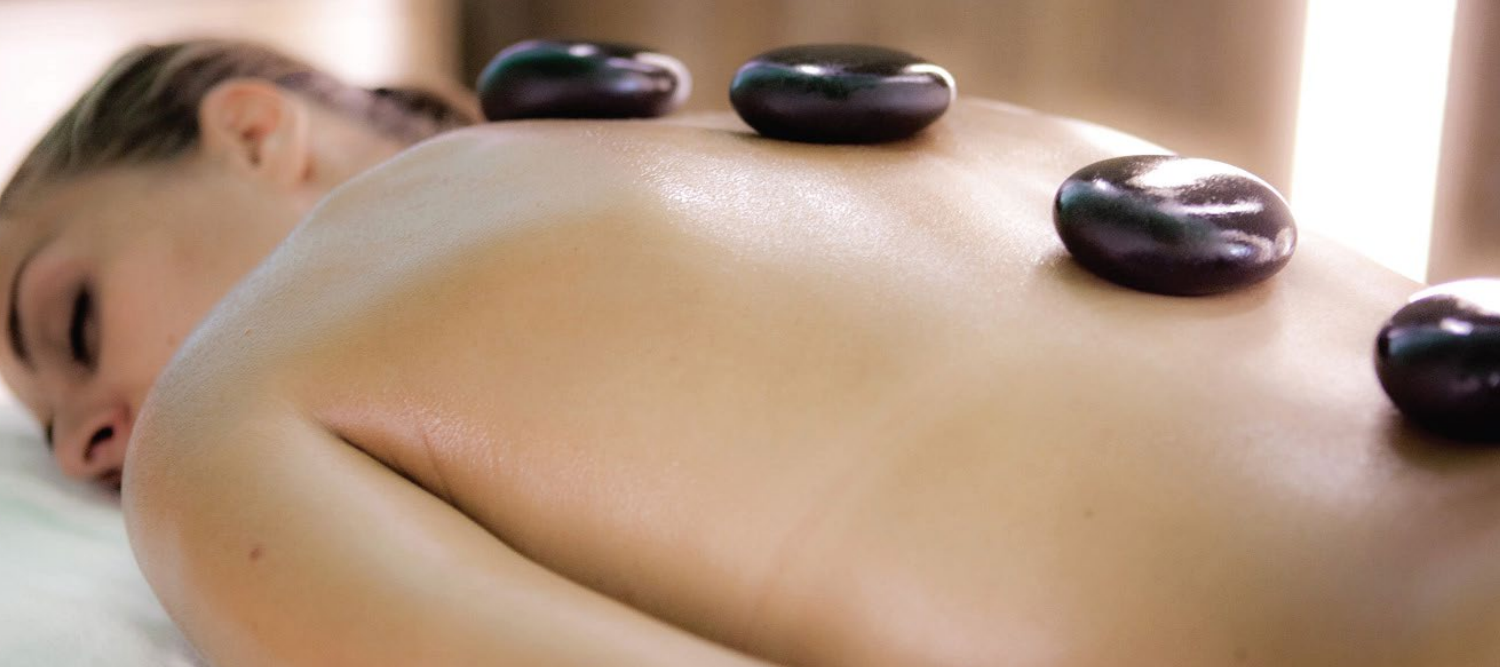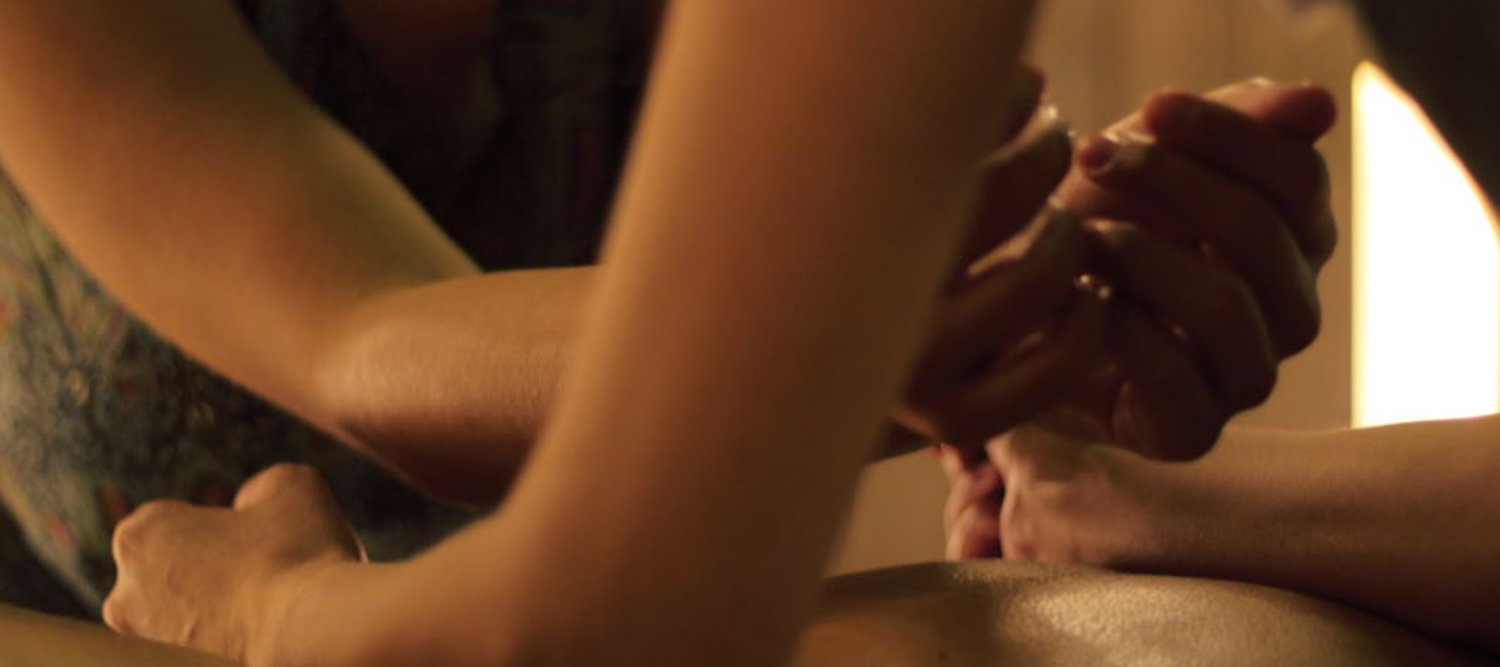## Additional Services

Thalassa spa

#### **Nail Treatments**

Manicure 30 € French Manicure 35 € Spa Manicure 40 € Pedicure 35 € French Pedicure 45 € Spa Pedicure 50 € Manicure - Pedicure 50 € Polish Only 12 € Shape Only 15 € Long Lasting Polish +10 €

Men's Manicure 20  $\epsilon$ Men's Pedicure 25 € Men's Manicure - Pedicure 40 €

#### **Waxing Treatments**

Full Leg 33 € Half Leg 20 € Bikini 17 € Leg & Bikini 45 € Half Leg & Bikini 29 € Under Arm 15 € Upper Lip 10 $\varepsilon$ Back 35 € Chest 27 € Arms  $22 \epsilon$ Eyebrows 10 €

#### **Spa Tastes**

Glass of Sparkling Wine 6,50 € Cocktai 8,50 € Fruit Salad 8,50 € Chocolate-Dipped Strawberries 8,50 €

#### **Spa Bachelor**

Spa with all your friends and have fun before you get married. Relish the "Thalassa Spa" experience and enjoy unique moments of serenity. Unwind by the pool and in the Jacuzzi and re-energize with treatments of your choice.

#### **Spa Gift Vouchers**

Treat your beloved ones to unforgettable moments of relaxation and bliss with a voucher they can redeem at Thalassa Spa. Select any treatments you like or let them choose for themselves.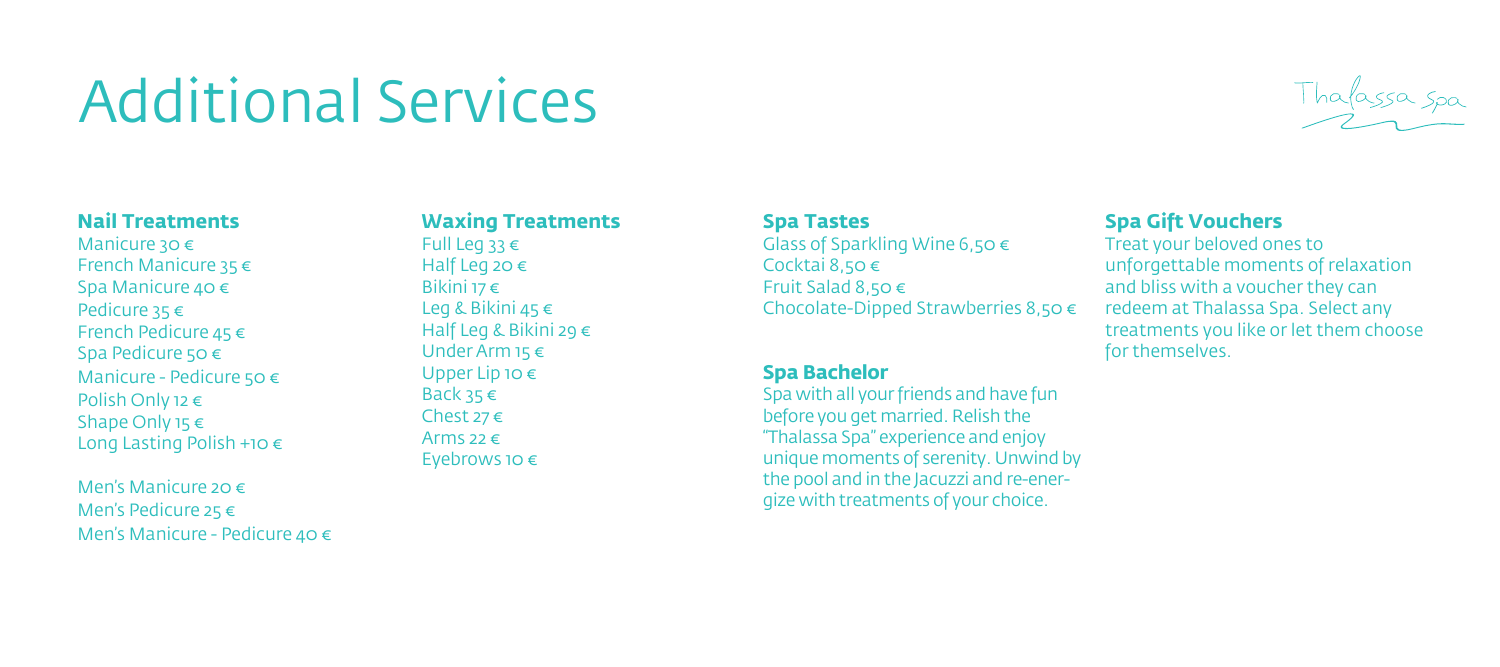# Thalassa Spa Etiquette

#### **Reservations**

For any information regarding the Thalassa Spa and its services, please ask at the Spa Reception or dial 819 (internal line) / 28210 60660 (external line)

Advanced reservations are necessary to secure your preferred time. You will complete a health assessment form to help the therapist advise you properly. Your details will remain confidential.

#### **Τhermal Suite**

It includes the use of indoor Swimming pool, Sauna, Jacuzzi and Experience Shower. It is provided free of charge prior to massages and body treatments. For those who wish to make use only of the Thermal Suite the cost is 15€ per person and reservation is needed. For hygiene reasons, you are kindly requested to wear your swimsuit and have a shower, before you use the spa facilities.

### **Preparation**

We will provide you with towels, bathrobes, slippers, and disposable underwear during your treatment. There are lockers that you may use to keep your clothes. We strongly recommend keeping your valuables in your room's safe deposit box. Thalassa Spa is not responsible for losses or forgotten items.

### **Arrival**

To enhance your Spa experience, we recommend you arrive 30 minutes before your scheduled treatment to take time to relax and make use of the spa facilities. Any delay may result in the reduction of the duration of your treatment.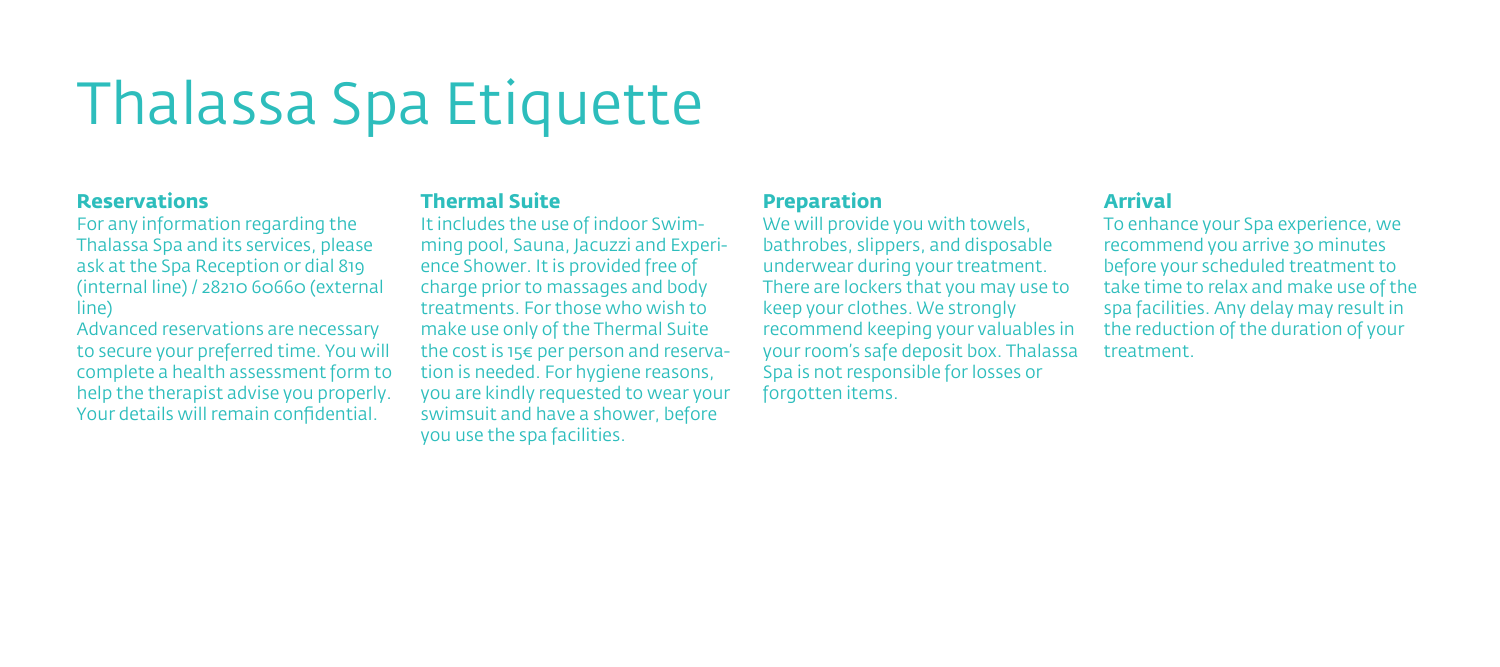

### **During your stay**

In the premises of Thalassa Spa smoking and the use of mobile phones are prohibited.

In consideration of other guests, please be aware of the volume of your voice, so that peace and harmony is maintained.

#### **Massage on the beach**

You have the opportunity to enjoy a unique massage experience next to the sea, in our specially designed gazebos on the beach. You can choose among the following treatments: Thalassa Holistic Massage, Anti-Stress Neck & Back Massage and Four Hands Massage. Please make your reservation one day in advance and keep in mind that these treatments are provided as long as the weather conditions permit. There is an extra charge of 30% on the regular price.

#### **After your treatment**

You are advised not to sunbath after any kind of massage, body and facial treatment or waxing for at least 6 hours.

#### **Cancellations**

We understand that for various reasons scheduling conflicts may arise. In that case, please inform the reception of Thalassa Spa one day before your scheduled appointment. A 50% cancellation fee will apply for delayed cancellations. A 100% cancellation fee will be charged to Non-show guests.

#### **Payment**

You can charge your treatment to your room, as long as you stay in Thalassa Beach Resort. We also accept cash and credit cards.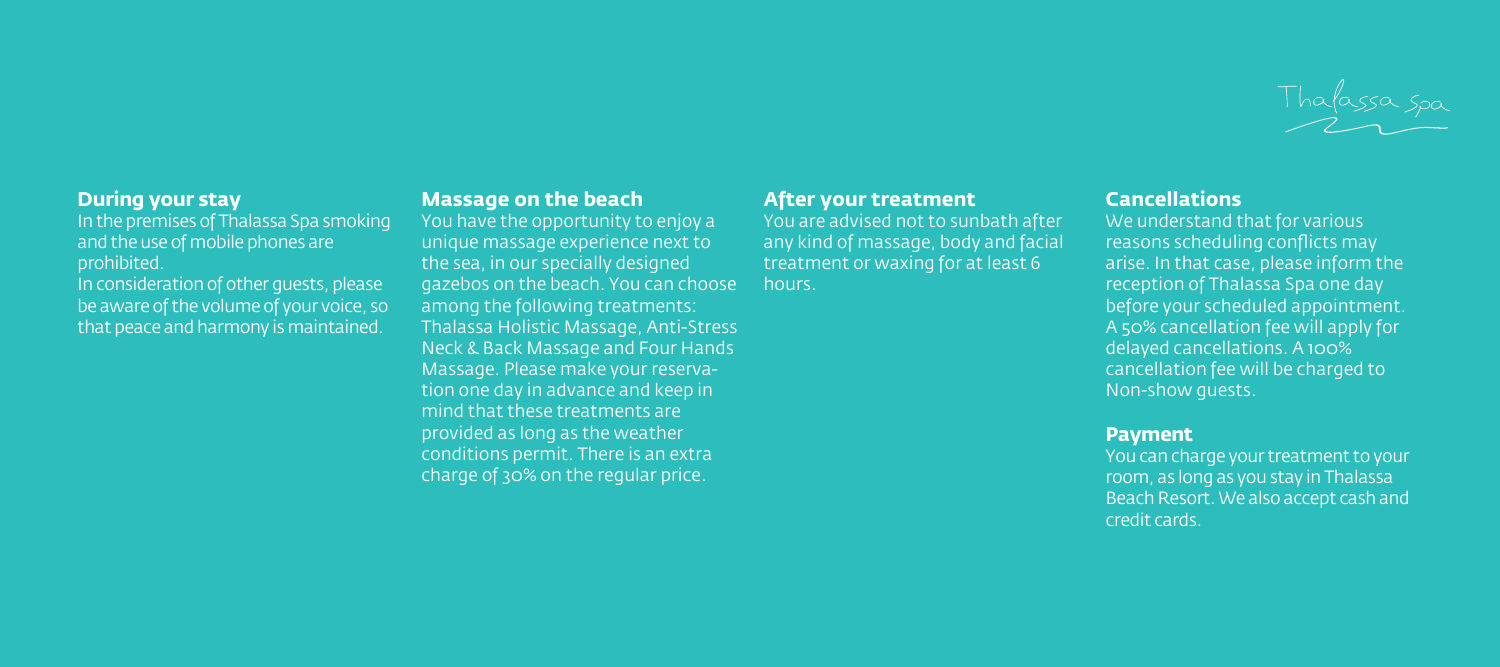